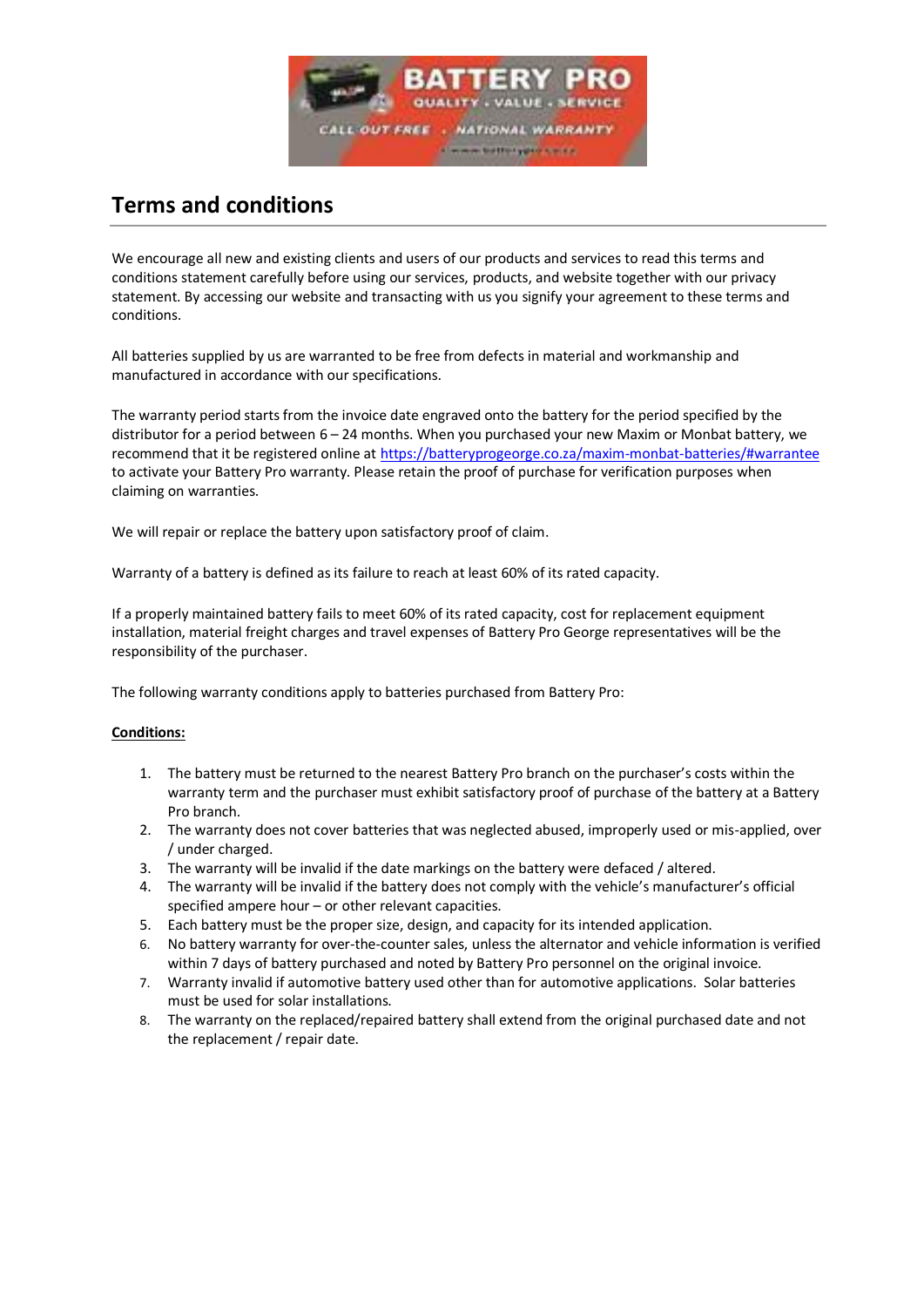

# **Limitation of liabilities**

Battery Pro George shall not be liable for, and the user indemnifies and save Battery Pro George, its owners, employees, contractors, and other relevant stakeholders harmless from any claims and liabilities arising directly or indirectly from special, incidental, indirect or consequential damages to any automotive – or other component of equipment powered by batteries and / or equipment supplied and installed by us and any devices, components and equipment used to access our websites. You indemnify us from damages, losses and injuries caused by any one of Battery Pro George's owners, employees, contractors, and all third parties while using / accessing any of our physical facilities and online (internet) facilities.

Battery Pro George does not promise that goods and services will always meet our customers' expectations, and we will go to great lengths to give the best possible products and services

#### **Validity**

This Terms and Conditions Statement replaces all previous similar statements and is valid from 2021/09/20, and updates will be posted on our website, bein[g https://batteryprogeorge.co.za](https://batteryprogeorge.co.za/) currently.

In the event of one or more terms and conditions being illegal, it will not adversely affect or void any other term, condition, indemnity and disclaimer contained in this document.

The following are the current products which the Battery Pro George trading terms and conditions apply.

# **MAXIM Calcium / Calcium Technology batteries**

All batteries are sold with a 2-year warranty.

# **Golf cart batteries need to be fully charged before it is stored for extensive periods of time.**

# **MONBAT Batteries**

All batteries are sold with a 18 month warranty.

# **RECYCLED Batteries**

All batteries are sold with a 3-month warranty.

# **Solar Batteries for Inverters**

- 1. Batteries will be warranted for a period as stated by the manufacturer 1 year from original invoice date unless otherwise specified.
- 2. This warranty only covers failures due to faulty design and or components failures done by the manufacturer.
- 3. It is however the customer's responsibility to maintain the equipment as specified in the maintenance manual.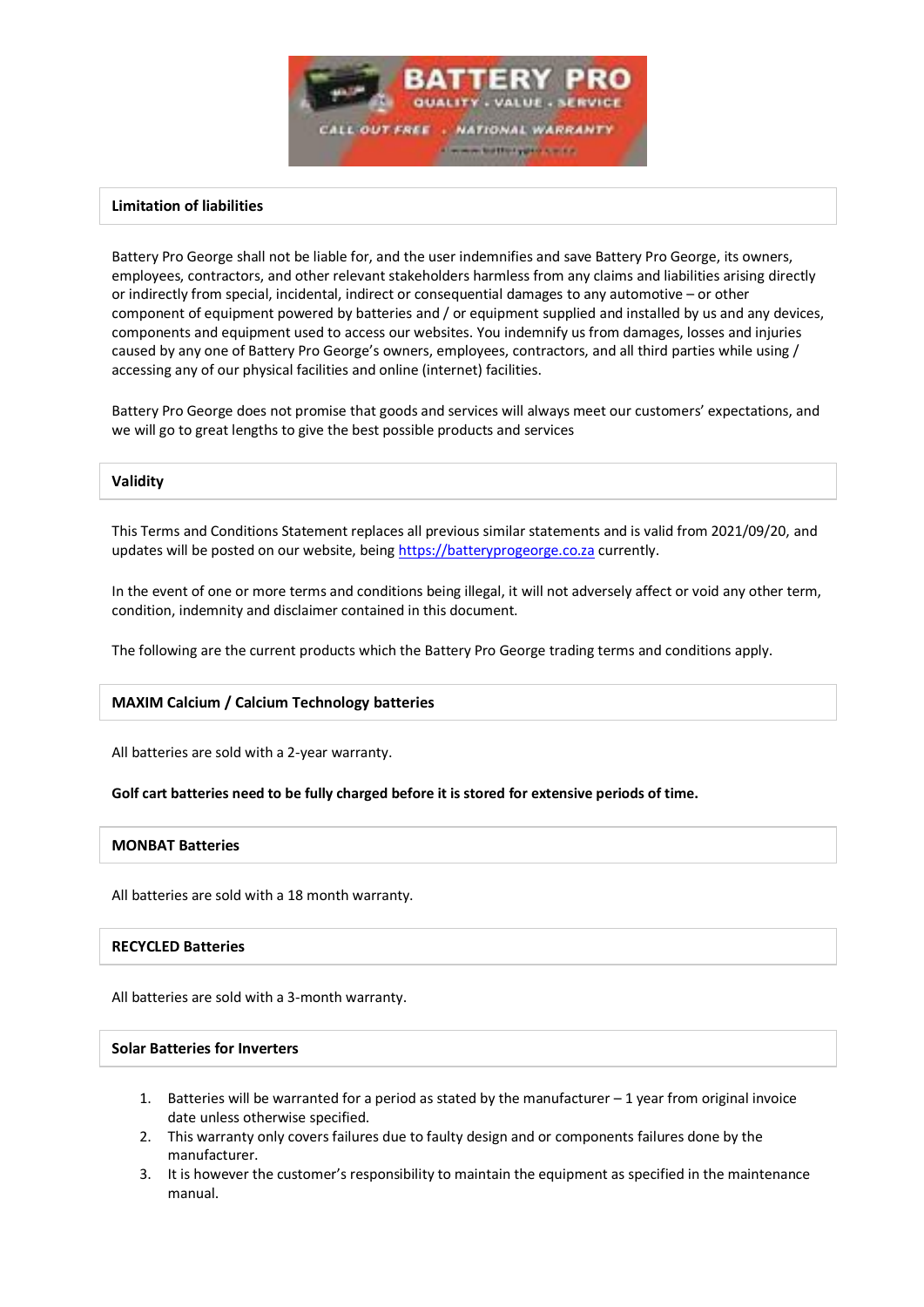

- 4. A battery warranty for does not cover the equipment against operations outside the specified electrical parameters, improper environmental conditions, high room temperatures and lack of ventilation caused by high levels of dust contamination.
- 5. Premature failure of batteries, due to over cycling or high temperature cannot be warranted due to unknown conditions of charging.
- 6. Battery Pro George will under no circumstance take responsibility for batteries supplied by other suppliers operating with our equipment.

# **All other products and consumables**

No warranty applies, outside of possible manufacturers' warranties.

This document will be updated with new products and services' details when required.

### **Exclusions of warranties**

- 1. **DISCHARGED BATTERIES.** A reasonable time must be allowed to recharge the battery in order that it may be tested. (10~14 working days). Kindly enquire about the availability of temporary replacement batteries in store.
- 2. Should a teardown reveal the presence of "white" sulphation the obvious result from **inadequate charging** the claim will be disallowed.
- 3. **EMPTY BATTERIES.** There are only three ways that a battery can lose electrolyte. Physical damage in any way to the battery is not a factory fault.
	- 1. A hole or crack in the casing and the electrolyte leaks out.
	- 2. Over-voltage during the charging process either by the regulator failing on the alternator or using an unregulated battery charger. Most modern battery chargers are microprocessor controlled, they are very simple to use, safe to be left connected to the battery for long periods of time and are inexpensive. The use of Automatic "intelligent " battery chargers are encouraged , especially on sealed batteries and will in fact enhance the life of a battery with regular use.
	- 3. If a battery has been left discharged for a long period of time, the sulphation process inhibits the charge process. It causes a build-up of heat because of high resistance which causes the battery to convert electrolyte to a gas which results in the subsequent loss of electrolyte through the calibrated as a prevention for explosions. In some instances, should the charge rate be too high, then the condensation chamber might not have the capacity to process the high volume of hydrogen and oxygen and the battery can explode as well.
	- 4. NOTE: when a battery charger is connected permanently to a battery, (e.g., standby or back-up application), then only a CONSTANT VOLTAGE CHARGER may be used. If not, the battery will lose electrolyte due to gassing.
- 4. **DAMAGED CASINGS AND BROKEN TERMINALS.** Physical damage in any way to the battery is not a factory fault.
	- 1. Always check that terminals are tight. Loose terminals are a common problem which causes arcing or flashing and results in the terminal or post being burned off.
	- 2. The same situation when a vehicle is being jump started with jumper cables. Ensure that connections are tight and safe.
	- 3. When attaching cables to the terminals, do not over tighten. When using the thread type terminal, the maximum torque permissible is 18 – 20 Newton meters.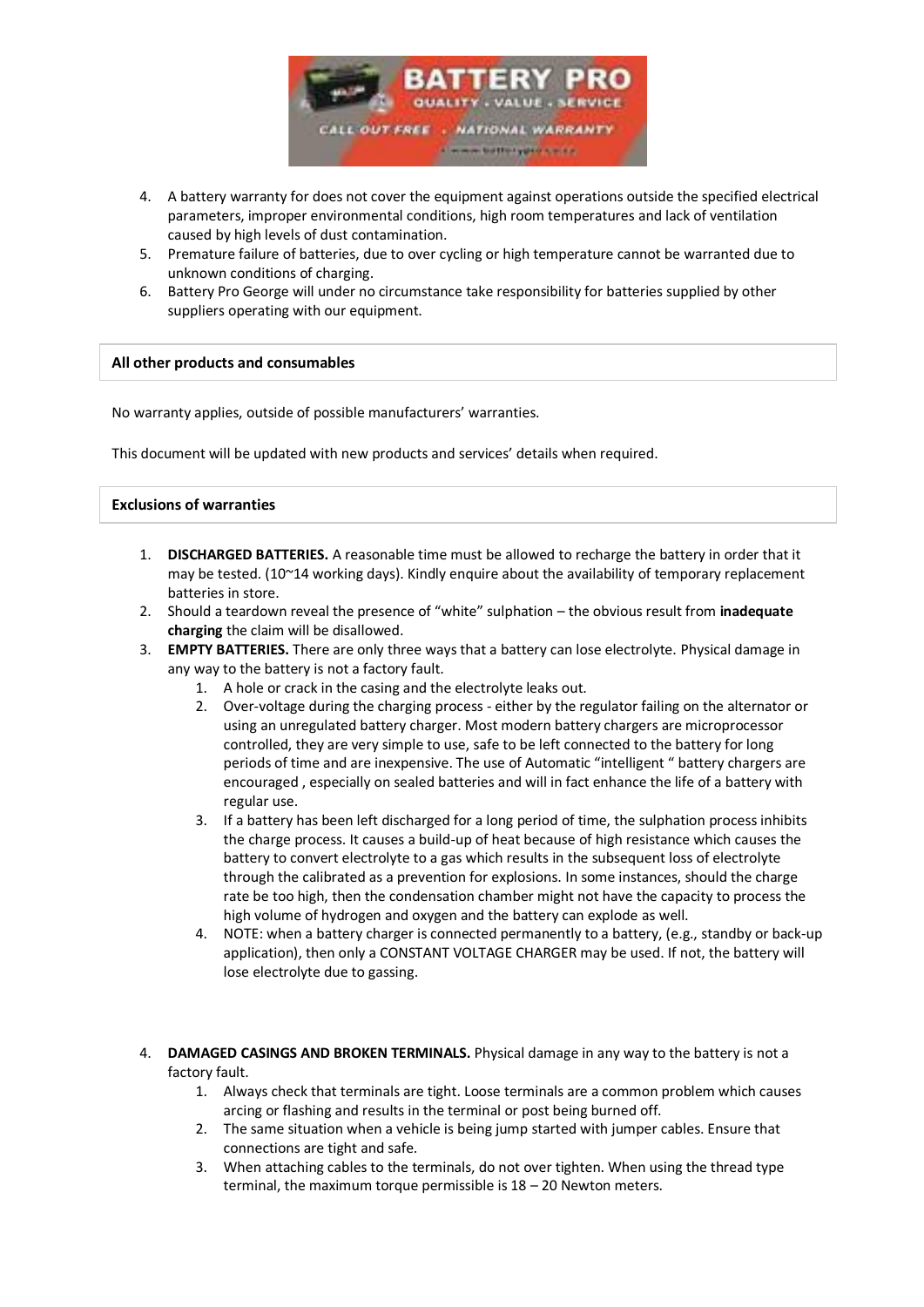

- 5. **Full data logging** is required for batteries used for Solar, Standby, Back-up and Telecom applications with the following details from installation date:
	- 1. Site Temperature.
	- 2. Charging Parameters.
	- 3. Cycling parameters

# **Warranties may be voided in the case of charging parameters vs. battery specific data that cannot be supplied for these specific applications.**

# **Warranty of General Inverters, UPS's, and other electrical equipment**

# **Battery Pro George will honour all product warranties for the periods indicated below, subject to the conditions mentioned in below forum.**

All back-up power equipment supplied by us are warranted to be free from defects in material and workmanship and manufactured in accordance with our suppliers' specifications. Should a claim arise, the following is our limited product warranty policy.

Warranty periods are determined by the manufacturers of supplied equipment and may vary from 12 to 24 months.

Warranty approval can only be decided by the respective supplier's / manufacturers' service department; faulty units will be dispatched to the respective supplier's service department, and we endeavour to provide feedback to our affected client within a reasonable time. Repairs and replacements are subjected to the time required by the respective service departments to return the repaired / replacement units.

The following causes will be excluded from warranties:

#### **Water damage**.

The unit will have to be checked internally and externally.

#### **Presence of dirt and soot inside the unit.**

Soot is the most common cause of failures, as it contains carbon which conducts electricity and will cause damage to the electronic components.

#### **Reverse polarity.**

Reverse polarity is when the negative battery cable is connected to the positive Multi terminal and vice versa. In general, this is not purposefully mixing the cables, but reverse polarity is caused by a wiring mistake or wrongly labelled cables. Reverse polarity can usually only be detected by a repair agent.

#### **Lightning strikes and power surges**

Lightning strikes and power surges are not always evident. This can usually only be detected by a repair agent. But in most cases the customer will tell you about it, or more electrical devices in the same building would have suffered damages at the same time.

#### **Insects and other pests.**

Even insects and rodents can get into the unit and cause an electrical short circuit. In most cases they are visible after opening the unit and when closely inspecting inside.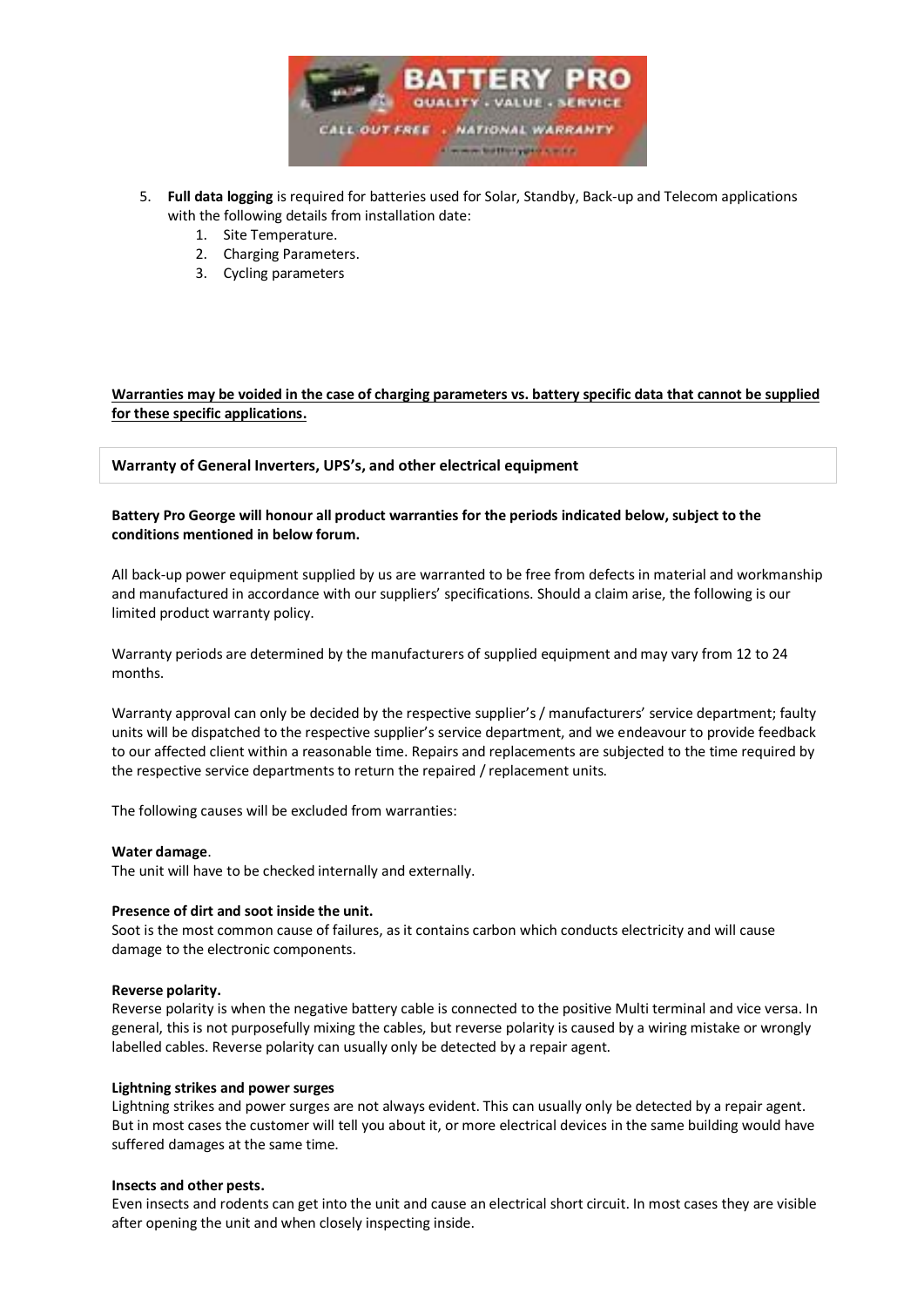

# **Age of unit.**

Any unit older than 1 year, or longer if specified, from date of invoice does not fall under warranty. In some cases, we may offer to cover older units under warranty, but only upon conformation from the service department. In these cases, the service department can sometimes offer a replacement unit for a discounted price.

#### **Mechanical.**

Damages can be anything from clearly dented cases, covers and other components, to accidental holes drilled into the units' casing, and essential internal parts. Another item that gets easily damaged is the AC and DC connectors. The bolts and screws that make up these connectors are made of copper and other metal material and may fail (strip) when excessive force is applied when tightening.

### **Call-outs and Site Visits**

**Call-out:** Our Technical Consultant may be contacted to supply and install a battery for your vehicle free of charge and in a safe and non-hostile environment withing a 50km radius of George during office hours. After hours an standard call-out fee of R250 will apply plus km's if more that 50km from George. For further locations a call-out fee will be communicated accordingly.

**Site Visit 1:** Site visit by our Technical Consultant to inspect power requirements and to establish if what was quoted to the client will satisfy the client's needs, also to establish the location of where goods will be installed and if there will be additional or special works to be added on quote. The is based on a 50KM Radius of Battery Pro George. For further locations a quote will be communicated accordingly.

#### **Installations**

#### **Vehicles:**

Battery Pro George will install the battery purchased for your vehicle according to the correct installation protocol and upon payment of the invoice.

#### **Inverter systems:**

Battery Pro George will install the Plug and Play type inverter and batteries purchased for your system(s) upon payment of the invoice. Our Technician will NOT install the inverter system paid for to the client's DC feed. Battery Pro George will spend up to 1 x HRS on site free of charge to install the plug and play inverter. The Battery Pro George technician will use his own discretion if it will be possible to carry out the work himself or if the client will need to contract a qualified electrician, for the clients cost. If the Maximum of 1 hour is passed, you will be informed to either pay additional, or contract an Electrician.

Battery Pro George always endeavours to assist our clients with the best suited solar or backup designs. Unfortunately, we don't always receive enough information to quote and or complete the correct design due to lack of information from the clients especially if only asked for components.

Programming and setup of equipment is done according to information supplied by the client and not what is always required for the system to function properly. It is therefore very possible that your site may not function properly, and we cannot guarantee the correct functionality due to site and setup unknowns.